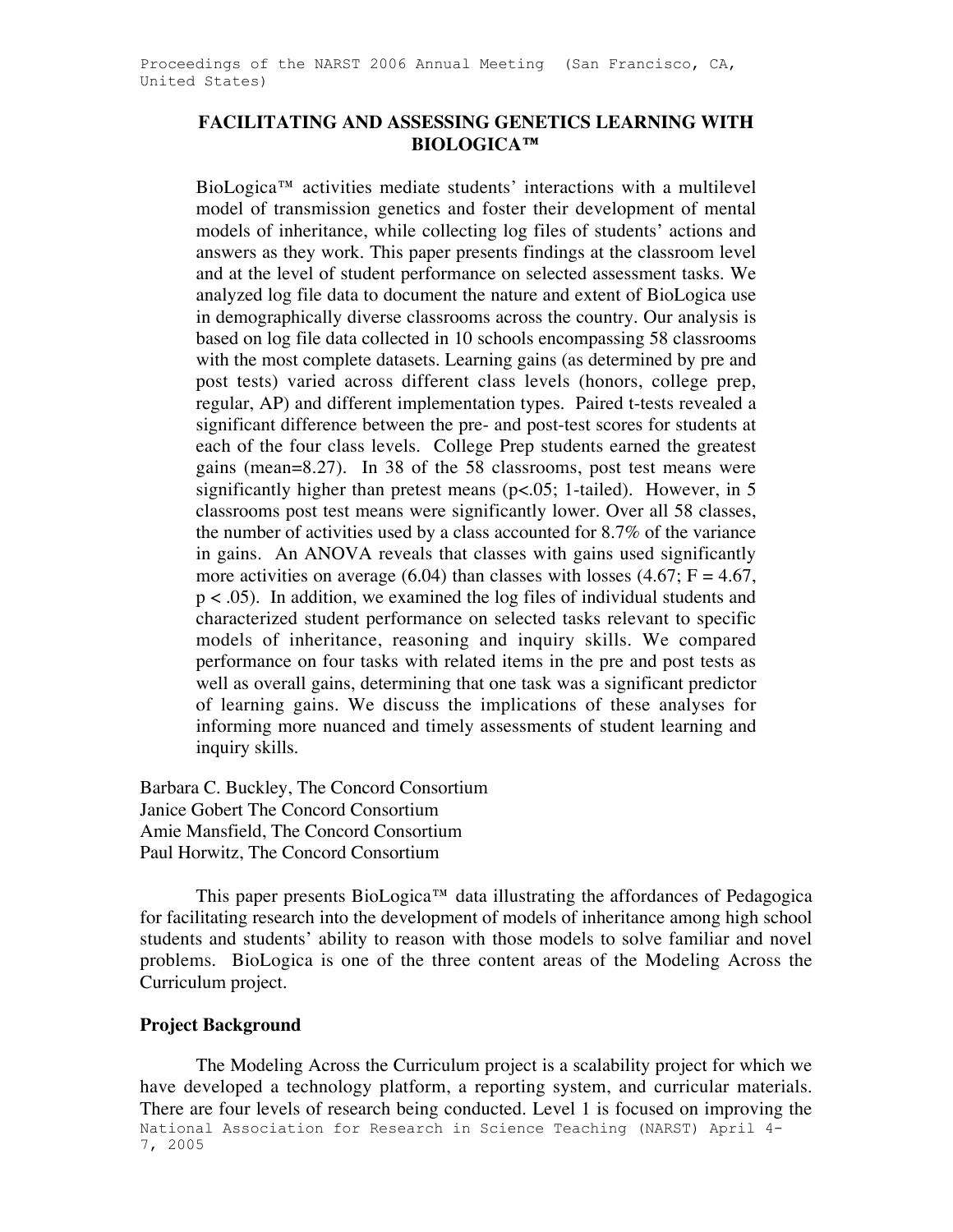scaffolding design through individual interviews of students and teachers. Level 2 is focused on classroom-based studies to evaluate the impact of amount of scaffolding. Level 3 is a longitudinal study of our dependent variables (content, inquiry skills, attitudes towards science, and epistemology of models) with the same students across 3 years in all three domains in our Partner Schools. Level 4 addresses what supports are necessary to scale this to many more schools.

Our curricular activities present students with content using a progressive modelbuilding approach (White & Frederiksen, 1990; Raghavan & Glaser, 1995; Gobert & Clement, 1999) in which simpler models (e.g., static representations of structural information) provide conceptual leverage for more complex models (e.g., causal models) of scientific phenomena, these, in turn, support model-based reasoning. We support students' model-based reasoning using scaffolds designed by our group (Gobert & Buckley, 2003) and in accordance with model-based learning theory (Gobert & Buckley, 2000); in doing so, we also draw on literature on students' difficulties in learning with models (Lowe, 1993).

The inquiry skills in national standards (NSES, 1996; U.S. Dept of Education, 1993) match pedagogically with model-based teaching and learning, the theoretical framework underlying our research, learning activities, and assessment (Gobert & Buckley, 2000). The tenets of model-based learning are based on the presupposition that understanding requires the construction of mental models, and that all subsequent problem-solving or reasoning are done by means of manipulating or 'running' these mental models (Johnson-Laird, 1983). Model-based reasoning also involves the testing, and subsequent reinforcement, revision, or rejection of mental models (Buckley & Boulter, 2000). This represents authentic science thinking in that it is analogous to hypothesis development and testing among scientists (Clement, 1989). The reasoning processes of hypothesis generation from the model, testing that hypothesis, and interpreting the data are among the higher order inquiry skills that are difficult to teach and are the type of reasoning needed in inquiry (Raghavan et al, 1995; Penner et al, 1997; White et al, 2002; Gobert, 2000).

### **BioLogica™ Research**

BioLogica is a hypermodel (Paul Horwitz & Burke, 2002; P. Horwitz & Christie, 1999; P. Horwitz & Tinker, 2001) designed to help high school students understand and be able to reason about transmission genetics. It consists of a series of 12 model-based learning activities based on the idea of progressive model-building (Raghavan & Glaser, 1995; White & Frederiksen, 1990) within a framework of model-based learning (Buckley, 2000; J. D. Gobert & Buckley, 2000). It is available for download from http://mac.concord.org. Scaffolding guides students as they interact with multilevel models in a variety of tasks. Some of the tasks serve as embedded assessments; others as performance assessments. Log files generated while the students work through the activities provide a trail of student actions and inputs which we use to characterize and assess students' models and reasoning as well as problem-solving strategies and inquiry skills.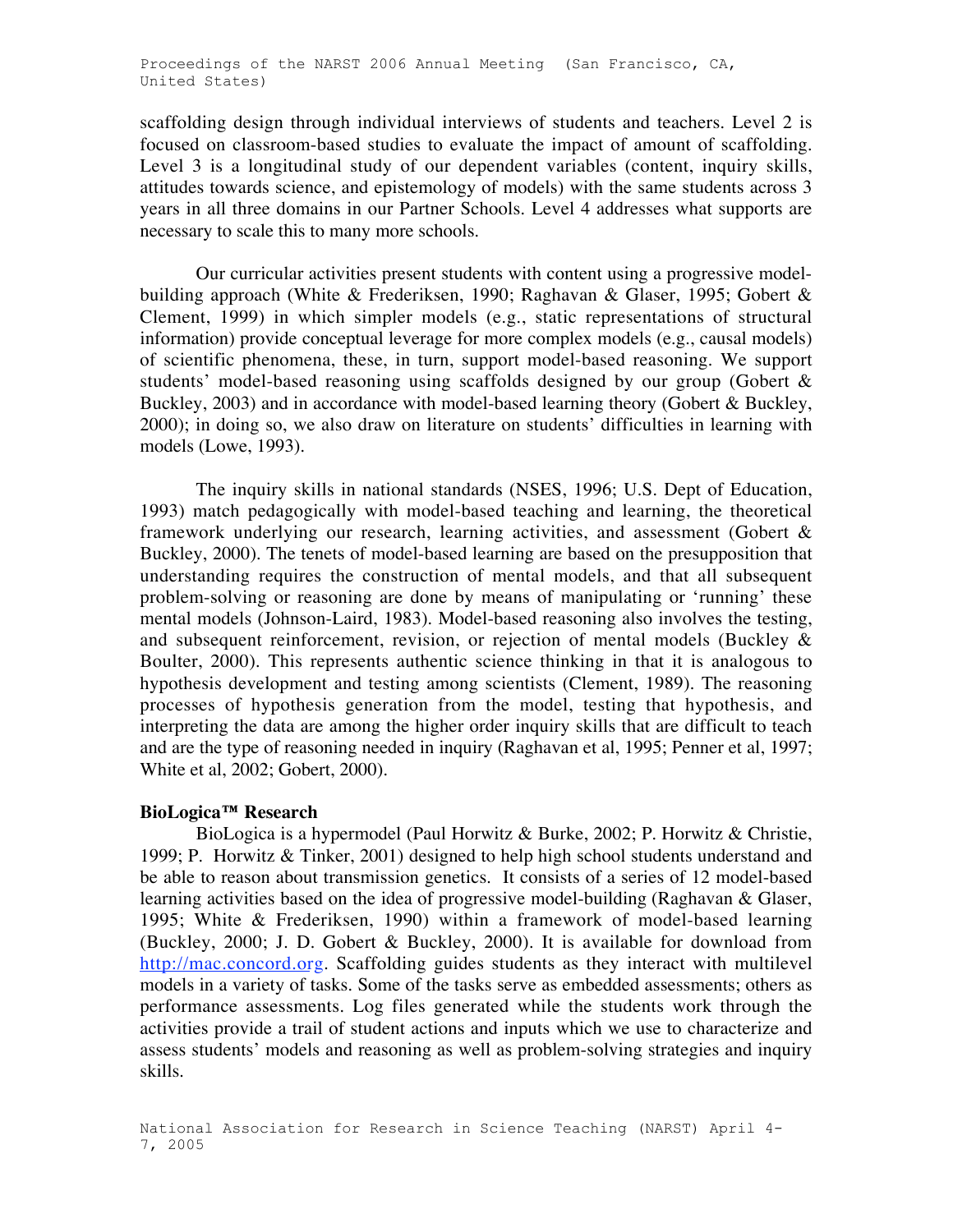During the 2004-2005 school year, our activities were used in demographically diverse schools across the US. We analyzed log file data from nearly 2000 students to document the nature and extent of BioLogica use in each classroom, determining which activities were used over what period of time and whether they were used in a block of time or distributed over weeks. Our analysis is based on data collected in 58 classrooms in 10 schools with the most complete datasets. This information was triangulated with information from surveys completed by teachers to characterize different implementation types. Learning gains (as determined by comparing scores on identical pre and post tests, 33 multiple choice items) were compared across classes for different implementation types and for different class levels (honors, college prep, regular, AP).

BioLogica log files also capture the chronological sequence of inquiry processes, i.e., genetic crosses made, tool use (how they use the chromosome tool to examine offspring genotypes) and what other information they seek. To investigate the development of students' genetics understanding we examined the log files of individual students and created metrics with which to characterize student performance on selected tasks distributed throughout the 12 BioLogica activities. Protocols for analyzing this data were developed through repeated cycles of validation and data reduction to ensure that the concise reports and summaries captured students' actions accurately. We coded tasks for their relevance to the specific model of inheritance (simple dominance, incomplete dominance, sex-linked, and polygenic), reasoning (cause-to-effect, effect-to-cause) and inquiry skills (e.g., generating and interpreting data). We compared performance across tasks in other activities related to the same model of inheritance as well as to items in the pre and post tests.

### Results

Students' learning gains, as evidenced by pre- to post-score comparisons, varied by class level. On average, across member schools, the Honors students earned the highest pre-test score (mean= 18.59), while the College Prep group earned the greatest gain scores (mean=8.27). Regular students, the largest constituency (n=402), earned an average pre-test score of 15.33 and average gain of 3.58. Paired t-tests revealed a significant difference between the Biologica pre- and post-test scores for students at each of the four class levels.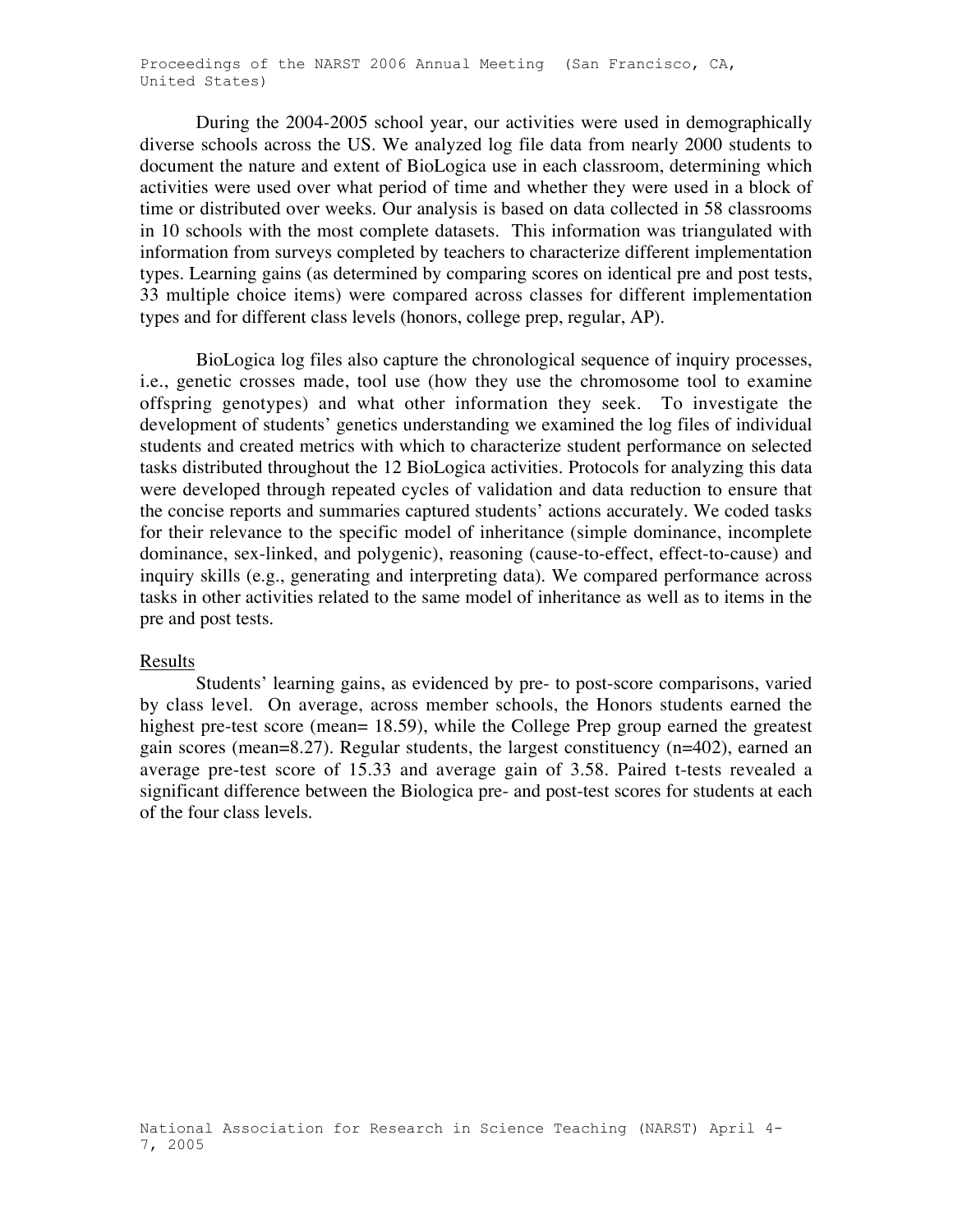|                       |                         | Mean Raw Score  |           |
|-----------------------|-------------------------|-----------------|-----------|
|                       |                         | (Mean           | Std.      |
| Class Level           |                         | Percentage)     | Deviation |
| College Prep $(n=44)$ | <b>Total Score Pre</b>  | 10.82(33%)      | 3.70      |
|                       | <b>Total Score Post</b> | 19.09 (58%)     | 7.65      |
|                       | Gain (mean difference)  | $8.27(25%)$ *   | 9.41      |
|                       |                         |                 |           |
| Honors $(n=262)$      | <b>Total Score Pre</b>  | 18.59(56%)      | 5.98      |
|                       | <b>Total Score Post</b> | 23.24 (70%)     | 5.62      |
|                       | Gain (mean difference)  | 4.65 $(14\%)*$  | 5.28      |
| Regular $(n=402)$     | <b>Total Score Pre</b>  | 15.33(47%)      | 5.22      |
|                       | <b>Total Score Post</b> | 18.91 (57%)     | 6.51      |
|                       | Gain (mean difference)  | 3.58 $(11\%)^*$ | 5.47      |
|                       |                         |                 |           |
| Remedial $(n=9)$      | <b>Total Score Pre</b>  | 12.22(37%)      | 1.64      |
|                       | <b>Total Score Post</b> | 16.67(51%)      | 3.24      |
|                       | Gain (mean difference)  | 4.44 $(14\%)^*$ | 2.74      |
|                       |                         |                 |           |

*Table I: Mean raw scores, standard deviations, and percentage scores for Biologica preand post-test by class level (total n items=33)*

\*statistically significant at the p <.05 level

In 48 of the 58 classrooms where at least 50% of the students had taken both pre and post tests, post test means were higher pre test means; 38 classrooms performed significantly better (p<.05; 1-tailed). However, in 10 of the 58 classrooms post test means were lower than pre test means, with 5 classrooms scoring significantly lower (p<.05; 1-tailed). See Appendix A for the table of results. Lower performance on post tests could arise from a number of causes:

 BioLogica activities may be too difficult and therefore frustrating for some students.

 The teacher did not monitor students' use and progress or include it as part of their grade.

We confused them.

Comparing classrooms with significant gains to classrooms with significant losses, an ANOVA reveals that classes with gains used significantly more activities on average (6.04) than classes with losses (4.67; F=4.67,  $p < 0.05$ ). Over all 58 classes, the number of activities used by a class accounted for just 8.7% of the variance in gains.

One possible reason for the relatively low variance in gains may relate to the ways in which teachers used BioLogica activities. From their classroom communiqués, we know that some teachers used BioLogica to introduce concepts, to review concepts or interwoven throughout their genetics curriculum. We cannot make large-scale comparisons across uses due to sparse data from teachers' classroom communiqués**.**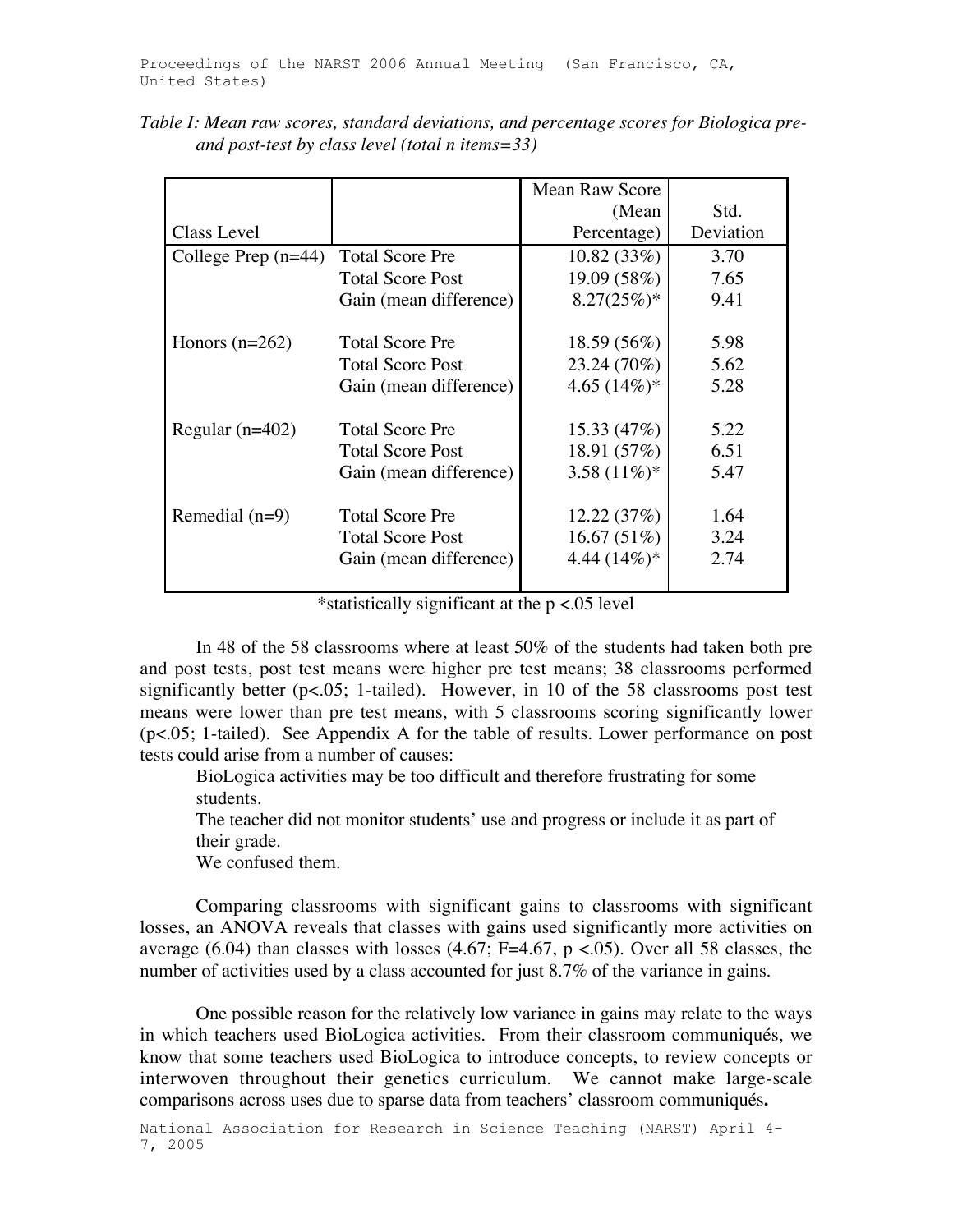Proceedings of the NARST 2006 Annual Meeting (San Francisco, CA, United States)

However, in one large school, two teachers undertook an experiment in which one teacher (Teacher W) integrated BioLogica throughout the genetics unit while the other (Teacher S) taught genetics as he was accustomed to doing and used BioLogica at the end of the year as a review. Both taught Honors classes. We hypothesized that the classes who used BioLogica as review would have higher pretest scores and lower gains than the classes who used BioLogica in an integrated manner. Statistical analysis supported these hypotheses. As shown in Table II, the students who used it as a review had a significantly higher mean score on the pre test than the students who took the pretest before genetics instruction.

|                                                     |                         |  |  |       | teachervar   N   Mean   Std. Deviation   Std. Error Mean |  |  |
|-----------------------------------------------------|-------------------------|--|--|-------|----------------------------------------------------------|--|--|
| $\vert$ Total_Scorepre Teacher W $\vert$ 60   17.47 |                         |  |  | 4.073 | .526                                                     |  |  |
|                                                     | Teacher S   107   23.20 |  |  | 4.435 |                                                          |  |  |
| $t=8.2444$ , p<.001                                 |                         |  |  |       |                                                          |  |  |

*Table II. Pretest Means by teacher*

From Table III, we see that the students who used BioLogica for review posted significant gains over their pretest scores, but had significantly lower gains than the students who used BioLogica integrated within the genetics unit.

*Table III. Gains by teacher*

|                      |                           |  |  |         | teachervar   N   Mean   Std. Deviation   Std. Error Mean |  |  |  |
|----------------------|---------------------------|--|--|---------|----------------------------------------------------------|--|--|--|
| gain                 | Teacher W   $60$   6.2833 |  |  | 5.44337 | .70274                                                   |  |  |  |
|                      | Teacher S   107   3.0561  |  |  | 4.58840 | .44358                                                   |  |  |  |
| $t=4.074$ , p < .001 |                           |  |  |         |                                                          |  |  |  |

#### BioLogica log file analyses

When we analyzed students' actions when undertaking selected tasks posed in BioLogica activities, we learned that we are able to categorize students' performances and instantiate the process in computer programs that do so for the large number of students in our study. This section illustrates using data drawn from students' use of the *Monohybrid* activity.

National Association for Research in Science Teaching (NARST) April 4- 7, 2005 After students have worked with the models of meiosis and fertilization, the causal models at the cellular level of our multilevel model of transmission genetics, we introduce them to the models of inheritance through work with models at the pedigree level. Using pedigree models they can manipulate the genotypes of organisms at the allele level, breed organisms and observe the traits of their offspring. *Monohybrid* is the foundational instructional activity at this level. *Monohybrid* poses four tasks intended to help students integrate their models of meiosis and fertilization (developed in the first three activities) into a model of inheritance. The four tasks use a progressive modeling approach to foster students' abilities to use the representations and their models to reason about models of inheritance. The first two tasks in the series guide students' investigations of the distribution of traits among offspring. Tasks 3 and 4 differ in that they provide little scaffolding and ask students to manipulate the model of the dragon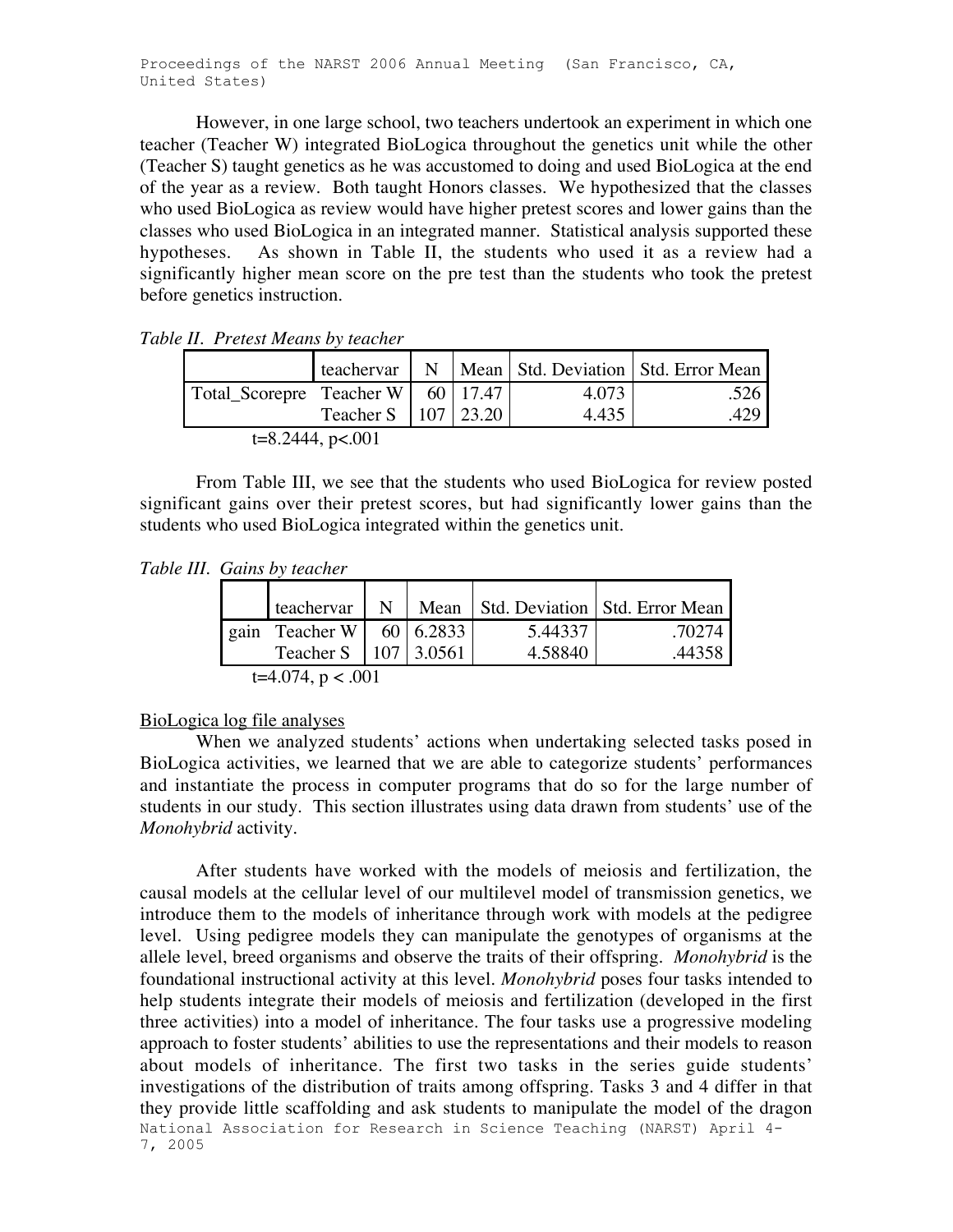genome to set up particular situations. In Task 3 we ask students if it is possible for a pair of dragons to have only 2-legged offspring and then challenge them to make it happen. Task 4 asks students to again manipulate the model of the dragon genome such that a trait appears to skip a generation. Although the first step in Task 4 is procedurally the same as Task 3, it uses a different model of inheritance (i.e., simple dominance vs. the incomplete-dominance model for Legs) so this constitutes transfer.

We use Task 3 here to describe the type of data collected and how we analyze students' inquiry skills. Students use the Chromosome tool to inspect and alter the genome of the parents. They then cross the parents using the Cross tool and observe the 40 offspring randomly generated by the meiosis and fertilization model. We determine whether students are successful by checking that the parents have the necessary genotypes to produce only 2-legged offspring. Student performance is scored by computer, based on whether they made the correct prediction, whether they were successful, how many attempts they made, and whether they repeated any crosses (an indication of haphazard, as opposed to systematic) behavior. Repeated crosses do not provide new data with which to reason and increase the complexity of the visual display of data. There are six categories ranging from A (correct on first try) to F (failed with only one attempt). In between are categories that distinguish successful and systematic (B), successful but haphazard (C), unsuccessful but systematic (D) and unsuccessful and haphazard (E).

Students' actions and answers are captured in xml files that are uploaded to our server. The xml log files have been validated at each stage of processing and data reduction. First, we created concise chronological reports of students' actions. We then created algorithms that produced summary records consisting of one record per log file. We then created and validated algorithms for producing one record per student. It is used in the statistical analyses that follow. For Task 3, the statistical records include fields that identify school, class, teacher, and student ID numbers, cumulative time spent on Task 3, students' final selections for the prediction and whether correct, whether they were successful, number of attempts, and the Task 3 category (A-F) described above. Similar data extractions were performed for the other three tasks, based on the affordances of the data collected.

### Overall Performance on Tasks

Table IV includes summary statistics across the four tasks. As the tasks became more difficult, students spent longer on the tasks. As expected, fewer students succeeded at Task 4 than Task 3.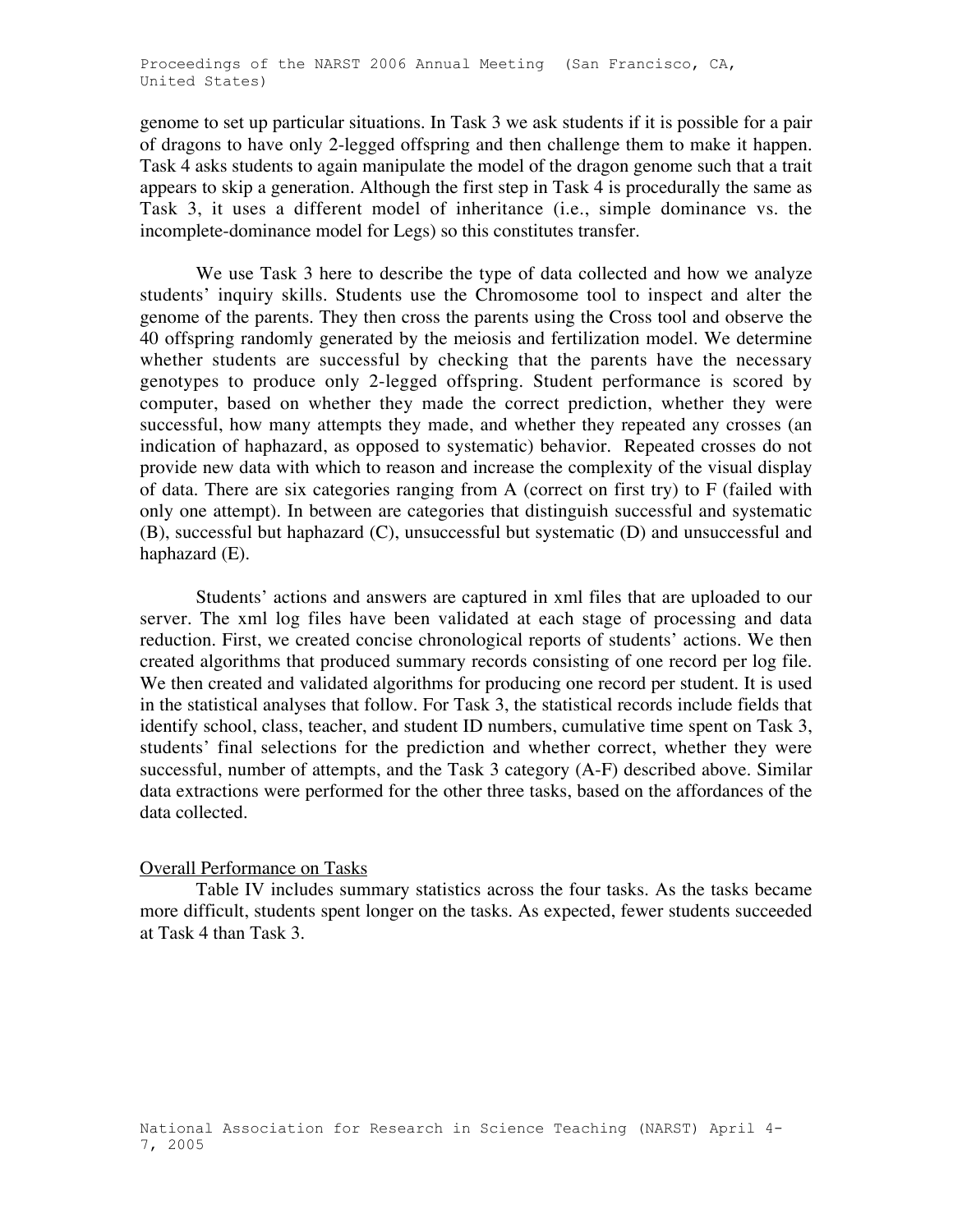|   | Average<br>task | N<br>time on students | correct<br>who did prediction | Punnett<br>square on<br>first try | Punnett<br>square<br>select | <b>Punnett</b><br>square<br>predict | task<br>success | task<br>success on<br>first try                                    |
|---|-----------------|-----------------------|-------------------------------|-----------------------------------|-----------------------------|-------------------------------------|-----------------|--------------------------------------------------------------------|
|   | Task(minutes)   | task                  |                               |                                   |                             |                                     |                 | (%students)(%students)(%students)(%students)(%students)(%students) |
|   | 1.6             | 639                   | 76%                           |                                   |                             |                                     |                 |                                                                    |
| 2 | 2.7             | 647                   | 45%                           | 72%                               | 68%                         | 72%                                 |                 |                                                                    |
| 3 | 4.0             | 581                   | 59%                           |                                   |                             |                                     | 90%             | $40\%$                                                             |
| 4 | 5.8             | 528                   |                               |                                   |                             |                                     | 49%             | 20%                                                                |

In Task 3 we asked students if a pair of dragons could have only 2-legged offspring and then challenged them to make it happen. Looking at the data more closely, 59% of the students predicted that it could be done. 90% of the students were able to accomplish the task, with 40% able to do so on the first attempt. 5% of the students who predicted it could be done did not succeed in doing so.

Correlation of monohybrid performance with post test scores and gain

In order to identify tasks that best predict learning gains, we ran a series of analyses using a dataset of 649 students in ten member schools. The majority of the students (54.2%) were enrolled in 'regular' classes. The correlations listed below are significant at p<.001, 1-tailed.

All four tasks are correlated. (R Squareds ranging from .493 to .845)

Pre and post test scores are significantly and strongly correlated. (R Squared = .572)

 Monohybrid subscores pre and post are significantly and strongly correlated. (R Squared  $= .535$ )

Total Gains are negatively correlated with Pre test scores. (R Squared  $= -0.326$ )

 Monohybrid Gains are negatively correlated with Mono Post test subscore. (R Squared  $= -0.465$ ). We interpret the negative correlations as indicative of a ceiling effect.

 Performance on all 4 tasks correlates with pre and post test scores and gains, both overall and for monohybrid items, with the exception of Tasks 1 and 4 which are not significantly correlated with Monohybrid Gain. (R Squareds ranging from .075 to .450)

We then ran a series of regressions to determine how well performance on the Monohybrid tasks predicts outcomes and gains when pre test scores are used as a covariate. Mono Post and Mono Gain refer to those items on the post test specifically targeting monohybrid concepts. Table V summarizes the results. In each case, t-statistics of the regression coefficients for covariate (pretest) and independent variables (tasks) reveal that only the pretest and Task 3 are significant predictors of outcomes (1-tailed significance  $< .05$ ).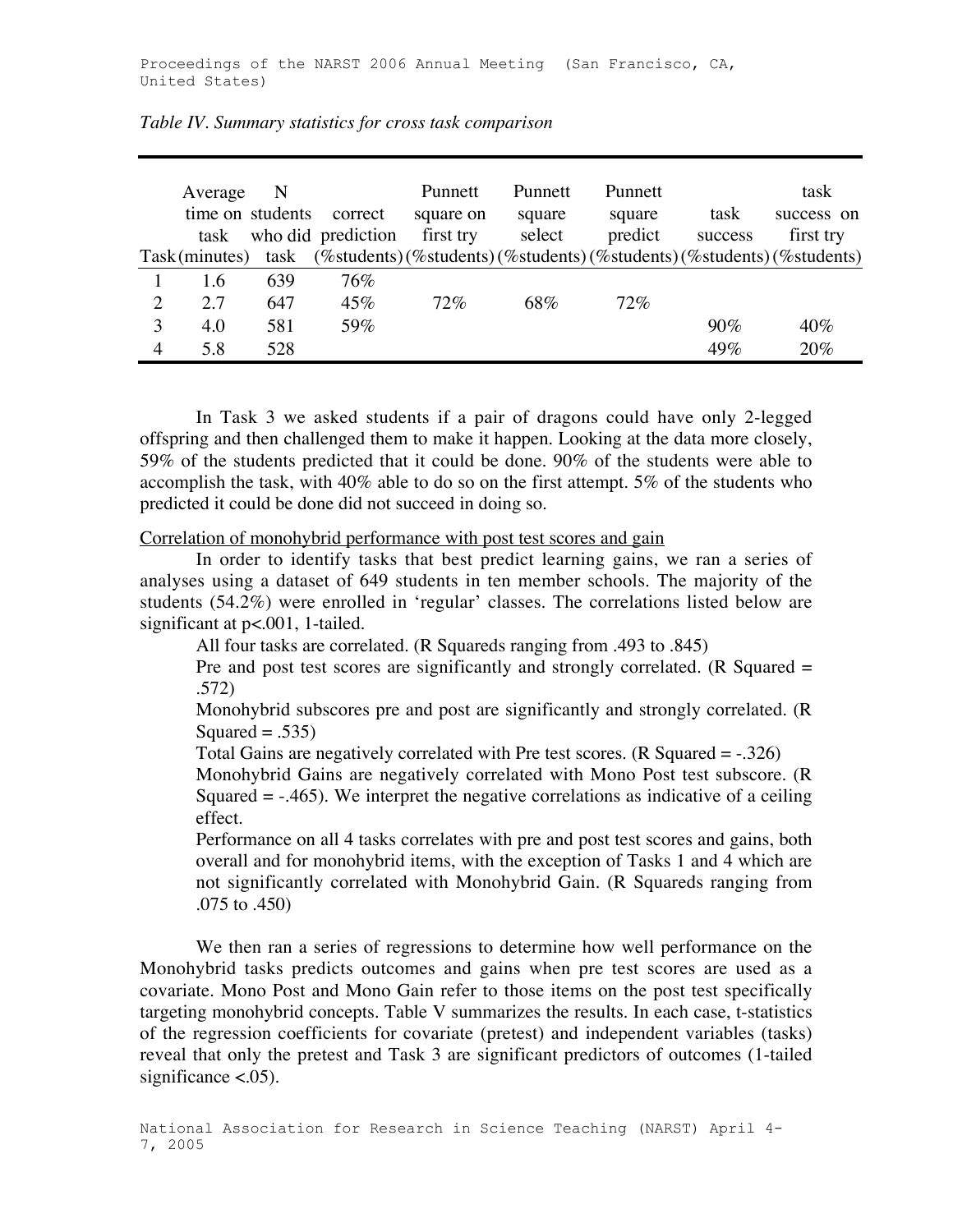|                              |      |      |      | Post test Total gain Mono Post Mono Gain |
|------------------------------|------|------|------|------------------------------------------|
| Pre test                     | -325 | 137  | .281 | .239                                     |
| Plus Tasks 1-4               | -399 | .231 | .346 | .300                                     |
| Change due to Tasks 1-4 .072 |      | .094 | -065 | .061                                     |

*Table V. Summary of Adjusted R Squareds for outcome variables*

It is interesting that the tasks make a greater contribution to the variance of post test scores and total gain than to the monohybrid post test score and gain. This suggests that students' performance on these tasks; Task 3 in particular, may be indicative of knowledge and skill components beyond those measured by the monohybrid items of the pre and post tests. We might infer that students who can reason from effect to cause, as required by Task 3, are better able to reason through the questions posed on the test.

We then examined the systematicity of these students' performance on Task 3. We eliminated A (successful on first try) and F (unsuccessful, only one try) categories since both involve just one trial. We compared the post test performance (See Table VI.) of the four remaining groups (n=192) with an ANCOVA using the pre-test as covariate. The ANCOVA indicates that the Pre-test covariate is significant, as is the four-category predictor variable (CS, CH, IS, IH) ( $F=7.383$ ,  $p < .001$ ). Together, the covariate and this variable account for 28.3% of the variance in the Post-test scores. Multiple comparisons using Tukey HSD shows that there are significant differences between the "CS" and "CH" groups as well as the "CS" and "IH" groups. The "CS" group has significantly higher post-test scores (co-varying on pre-test) than did either of the two other groups. The mean difference is significant at the .05 level.

*Table VI. Post test mean scores (out of 33)*

| T3CATSYS4NUM                           | Mean        | Std. Error 95% Confidence Interval |        |
|----------------------------------------|-------------|------------------------------------|--------|
|                                        |             | Lower Bound Upper Bound            |        |
| correct systematic $(CS)$              | 23.117 .643 | 21.847                             | 24.388 |
| correct haphazard (CH) 20.426 .788     |             | 18.870                             | 21.981 |
| incorrect systematic (IS) 15.306 3.146 |             | 9.093                              | 21.518 |
| incorrect haphazard (IH) 17.946 1.362  |             | 15.258                             | 20.635 |

When we group and compare the systematic and haphazard students regardless of their success on Task 3, an ANCOVA indicates that the Pre-test covariate is significant, as is the two-category predictor variable  $(S, H)$  (F=12.578, p < .001). Together, the covariate and this variable account for 25.2% of the variance in the Post-test scores. The post test means of systematic and haphazard students are shown in Table VII.

*Table VII. Post test mean scores of systematic and haphazard students.*

|         |                                                                        |            |         | T3CATSYS2NUM Mean Std. Error 95% Confidence Interval |                         |  |
|---------|------------------------------------------------------------------------|------------|---------|------------------------------------------------------|-------------------------|--|
|         |                                                                        |            |         |                                                      | Lower Bound Upper Bound |  |
|         | Haphazard                                                              | 19.980.740 | -18.518 |                                                      | 21.442                  |  |
| 7, 2005 | National Association for Research in Science Teaching (NARST) April 4- |            |         |                                                      |                         |  |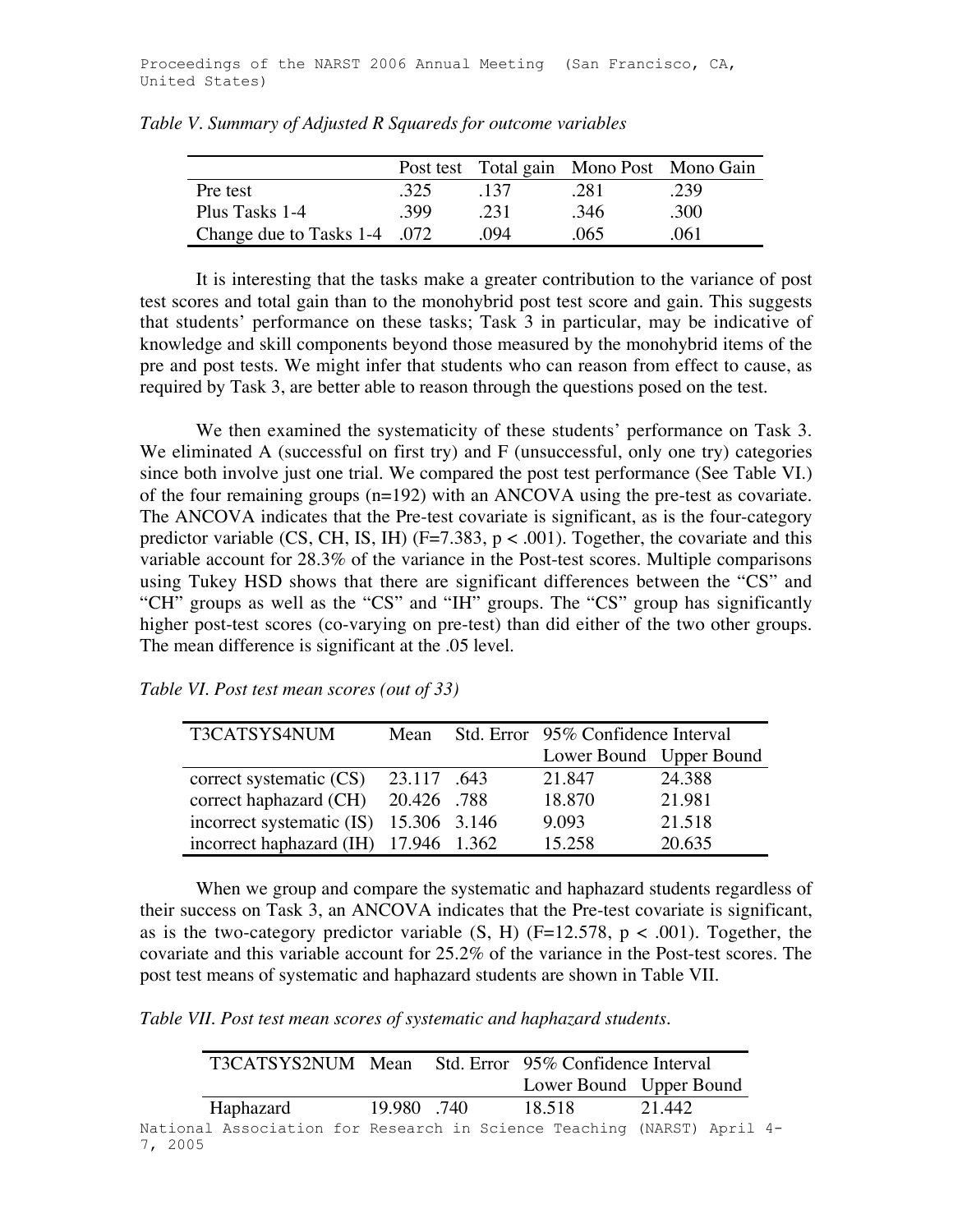We have shown that students' performances on Task 3 are a predictor of their later performances on the post test. It is not surprising that students who are successful on Task 3 and students who are systematic are also more likely to do well on the post test.

### **Discussion and conclusions**

The very obvious limitation of this study is the assumption that the behavior captured in a log file results from the cognition of one student, when in fact it could result from informal collaboration with the student at the next computer. This would need to be addressed if the tasks were to be used for high-stake assessments.

We have demonstrated that students do learn genetics with BioLogica and that we can analyze their problem-solving and inquiry behaviors through the use of log files. Some students are able to solve problems quickly using presumably precompiled models of inheritance. Others succeed at tasks within their zone of proximal development by reasoning with not-yet-compiled models of inheritance, some proceeding systematically, some haphazardly. Still others do not succeed, often working haphazardly or giving up very quickly. It is not surprising that those who reason systematically, regardless of whether they succeed at a particular task, are more successful on the post test, since it is indicative of content knowledge models and the ability to reason with them. It will be interesting to see if this finding recurs as we examine student performance on other tasks in BioLogica. If it does, tasks like those analyzed in *Monohybrid* offer potential as replacements for or supplements to fact-based tests and performance assessments. Even more importantly, they offer opportunities for timely formative assessments that students and teachers can use to monitor learning.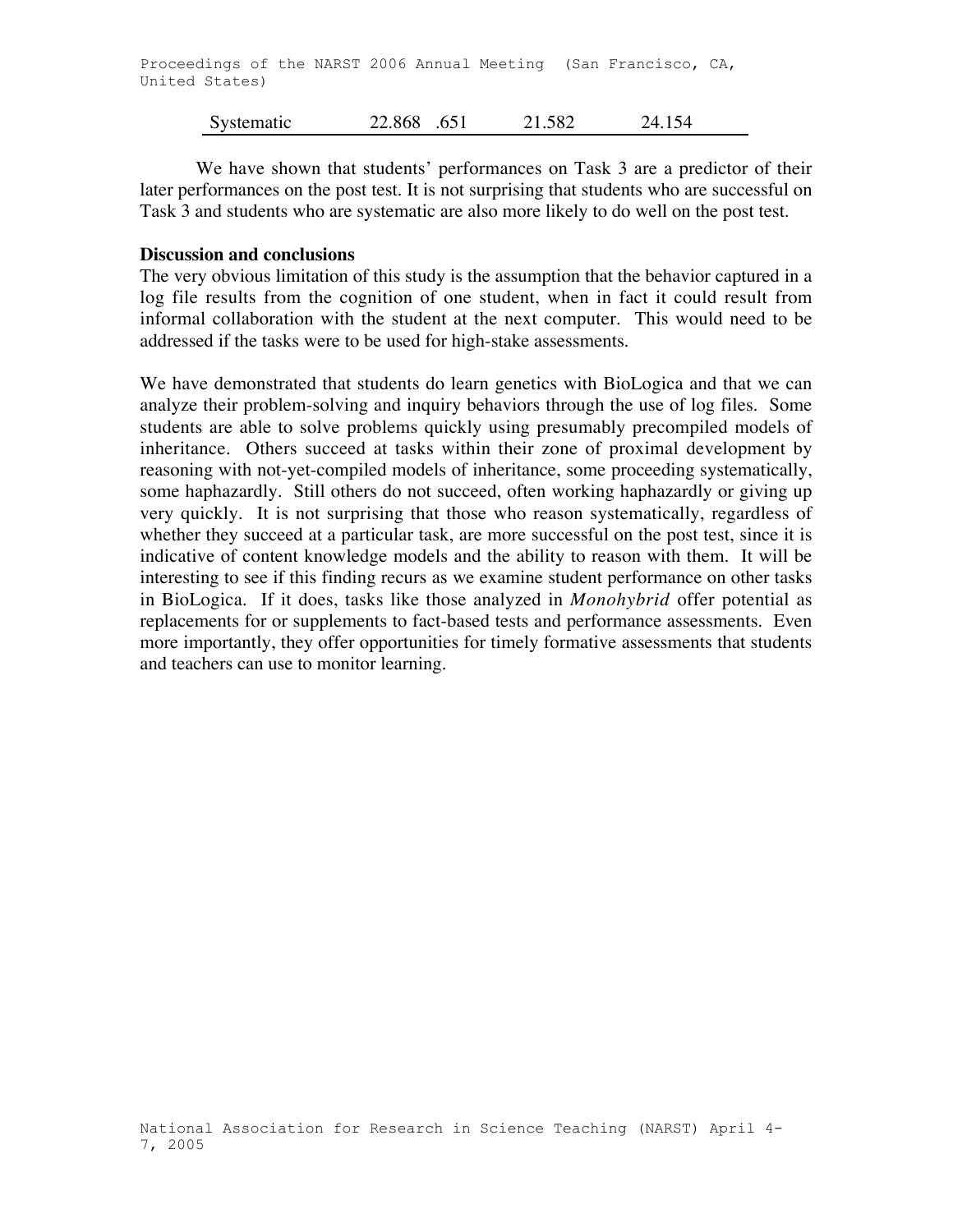Proceedings of the NARST 2006 Annual Meeting (San Francisco, CA, United States)

### **References**

- American Association for the Advancement of Science. (1993). *Benchmarks for Science Literacy*: 1993. New York Oxford: Oxford University Press.
- Buckley, B. C., & Boulter, C. J. (2000). Investigating the role of representations and expressed models in building mental models. In J. K. Gilbert & C. J. Boulter (Eds.), *Developing models in science education* (pp. 105-122). Dordrecht, Holland: Kluwer.
- Buckley, B. C., Gobert, J., Kindfield, A. C. H., Horwitz, P., Tinker, B., Gerlits, B., et al. (2004). Model-based Teaching and Learning with Hypermodels: What do they learn? How do they learn? How do we know? *Journal of Science, Education and Technology, 13*(1), 23-41.
- Buckley, B.C., & Gobert, J. (April, 2006). Investigating the affordances of technology for supporting and assessing inquiry in science learning. To be presented at the American Educational Research Association, San Francisco, CA.
- Clement, J. (1989). Learning via model construction and criticism: Protocol evidence on sources of creativity in science. In J. A. Glover, R. R. Ronning & C. R. Reynolds (Eds.), *Handbook of creativity: Assessment, theory and research* (pp. 341-381). New York: Plenum Press.
- Dede, C., & Lewis, M. (1995). *Assessment of emerging educational technologies that might assist and enhance school-to-work transitions*. Washington, DC: National Technical Information Service.
- Gobert, J. (1994). *Expertise in the comprehension of architectural plans: Contribution of representation and domain knowledge.* Unpublished doctoral dissertation. University of Toronto, Toronto, Ontario.
- Gobert, J. (1999). Expertise in the comprehension of architectural plans: Contribution of representation and domain knowledge. In *Visual And Spatial Reasoning In Design '99*, John S. Gero and B. Tversky (Eds.), Key Centre of Design Computing and Cognition, University of Sydney, AU.
- Gobert, J. (2000). A typology of models for plate tectonics: Inferential power and barriers to understanding. *International Journal of Science Education, 22*(9), 937- 977.
- Gobert, J. D., & Buckley, B. C. (2000). Introduction to model-based teaching and learning in science education. *International Journal of Science Education, 22*(9), 891-894.
- Gobert, J. D., & Clement, J. J. (1999). Effects of student-generated diagrams versus student-generated summaries on conceptual understanding of causal and dynamic knowledge in plate tectonics. *Journal of Research in Science Teaching, 36*(1), 39- 53.
- Gobert, J., & Buckley, B. C. (2003). *Scaffolding model-based reasoning: Representations and cognitive affordances*. Concord, MA: The Concord Consortium.
- Gobert, J., & Buckley, B. C., & Horwitz, P. (April, 2006). *Technology-enabled assessment of model-based learning and inquiry skills among high school biology*

National Association for Research in Science Teaching (NARST) April 4- 7, 2005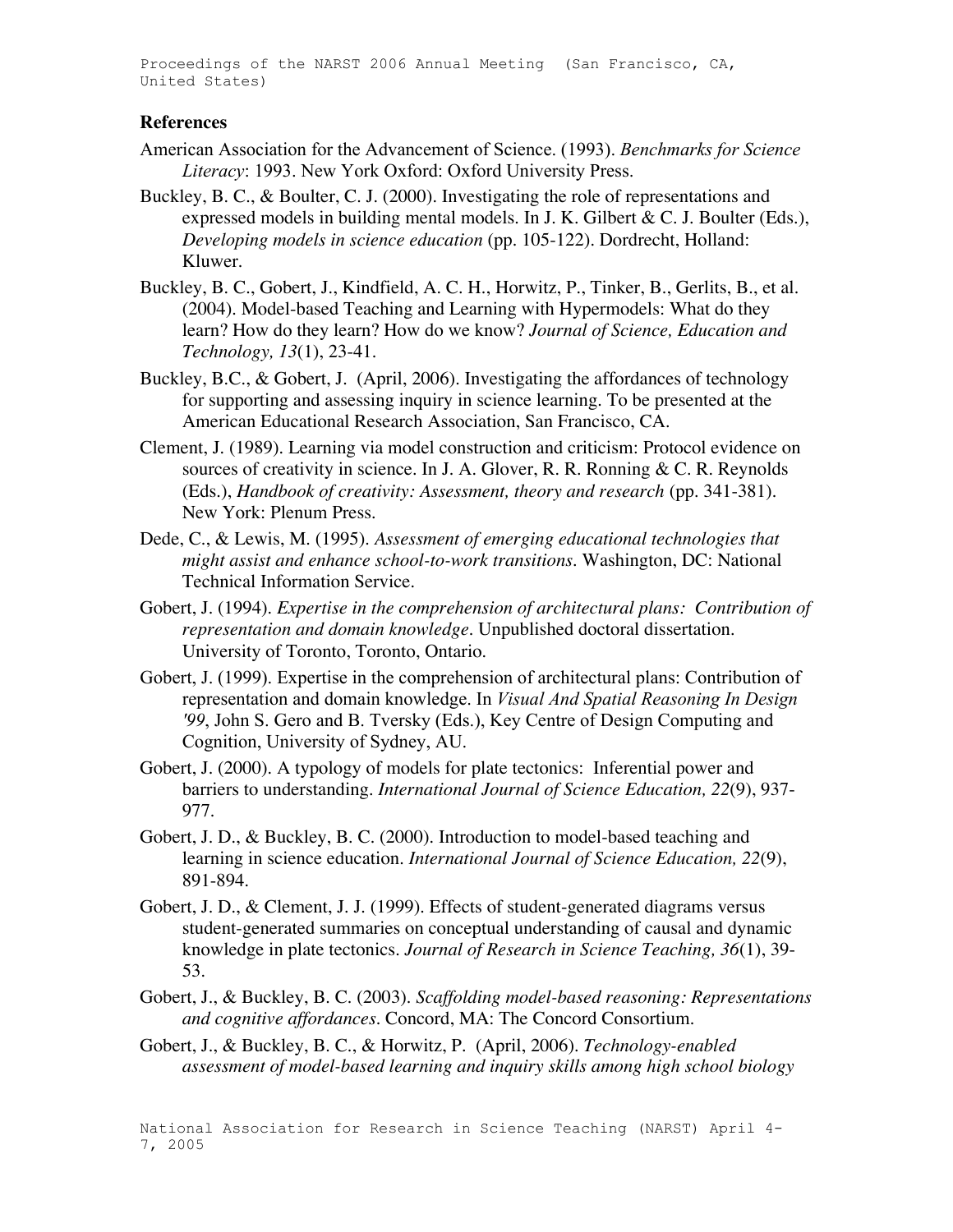*and physics students*. To be presented at the American Educational Research Association, San Francisco, CA.

- Gobert, J., & Discenna, J. (1997). *The relationship between students' epistemologies and model-based reasoning.* Paper presented at the American Educational Research Association, Chicago.
- Gobert, J., Buckley, B., & Clarke, J. E. (2004). *Scaffolding model-based reasoning: Representations, cognitive affordances, and learning outcomes.* Paper presented at the American Educational Research Association, San Diego, CA.
- Gobert, J., Buckley, B., Dede, C., Horwitz, P., Wilensky, U., & Levy, S. (2004). *Modeling Across the Curriculum (MAC): Technology, Pedagogy, Assessment, & Research.* Paper presented at the American Educational Research Association, San Diego, CA.
- Horwitz, P. & Tinker, R. (2001). Pedagogica to the rescue: A short history of hypermodel. Concord Newsletter, 5(1), 1-4.
- Horwitz, P. (1995). Linking Models to Data: Hypermodels for Science Education. *The High School Journal, 79*(2), 148 - 156.
- Horwitz, P., & Burke, E. J. (2002). *Technological advances in the development of the hypermodel.* Paper presented at the American Educational Research Association, New Orleans.
- Horwitz, P., & Christie, M. (1999). Hypermodels: Embedding curriculum and assessment in computer-based manipulatives. *Journal of Education, 181*(2), 1-23.
- Horwitz, P., Gobert, J., & Koedinger, K. (2005). *Using technology-based on-line physics inquiry assessments (UTOPIA).* A proposal submitted to the Institute for Educational Science, U.S. Dept. of Education.
- Johnson-Laird, P. N. (1983). *Mental Models*. Cambridge, MA: Harvard University Press.
- Levy, S. & Wilensky, U. (April, 2006). *Emerging knowledge through an emergent perspective: High-school students' inquiry, exploration and learning in Connected Chemistry.* To be presented at the American Educational Research Association, San Francisco, CA.
- Levy, S.T., Novak, M., Wilensky, U. (2005). Connected Chemistry Curriculum 1.3 Evanston, IL. Center for Connected Learning and Computer Based Modeling, Northwestern University. ccl.northwestern.edu /curriculum/chemistry/.
- Lowe, R. (1991). Expository Illustrations: A new challenge for reading instruction. *Australian Journal of Reading, 14*, 215-226.
- Mislevy, R. J., Chudowsky, N., Draney, K., Fried, R., Gaffney, T., Haertel, G., et al. (2002). *Design patterns for assessing science inquiry*. Unpublished manuscript, Washington, DC.
- National Research Council (US). (1996). *National Science Education Standards*. Washington, DC: National Academy Press.
- Paige, J.M., and Simon, H. (1966). Cognitive processes in solving algebra word problems. In B. Kleinmuntz (Ed.), *Problem solving*. New York: Wiley.
- Pellegrino, J. W. (2001). *Retinking and redesigning educational assessment: Preschool through postsecondary.* Denver CO: Education Commission of the States.

National Association for Research in Science Teaching (NARST) April 4- 7, 2005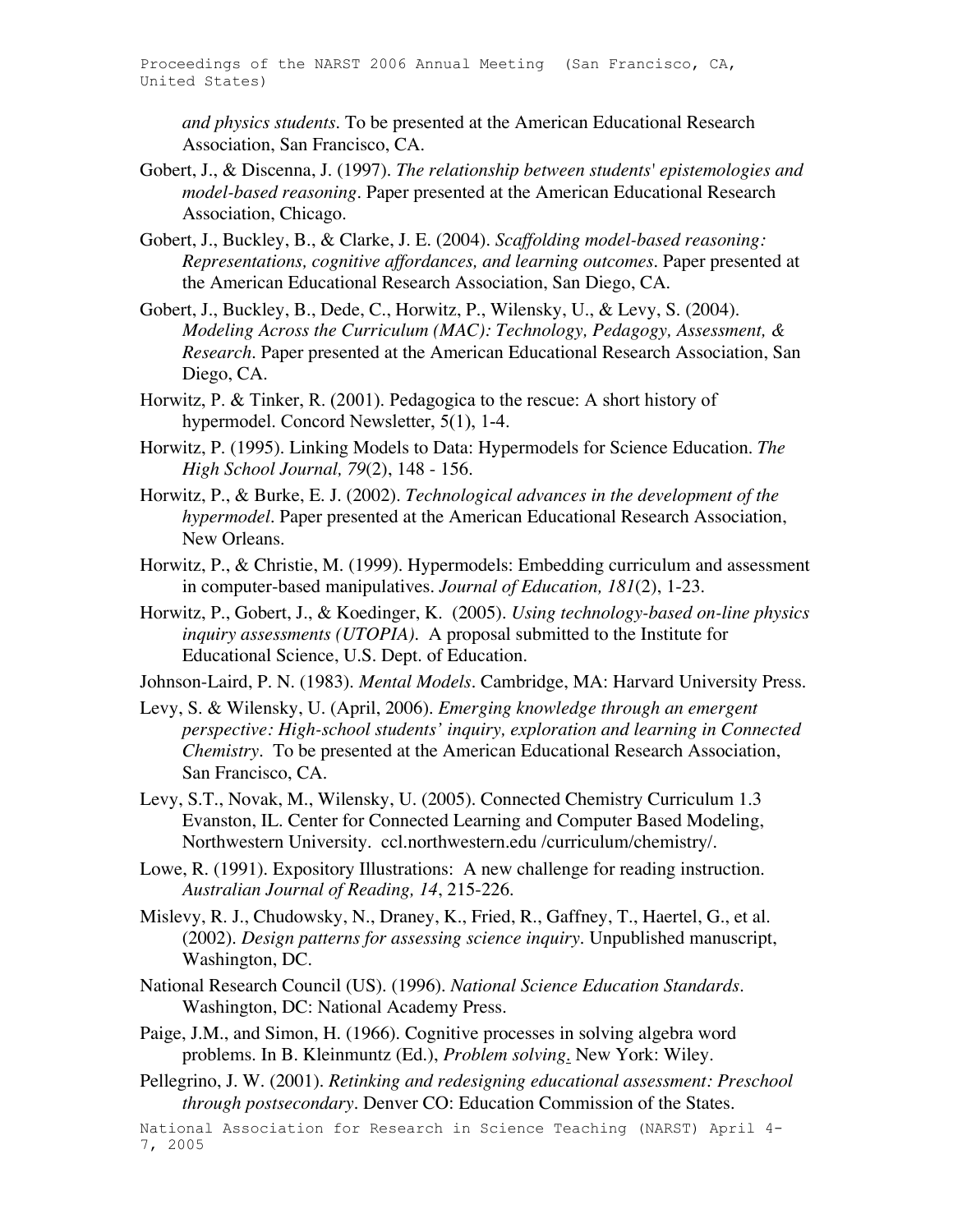Proceedings of the NARST 2006 Annual Meeting (San Francisco, CA, United States)

- Penner, D. E., Giles, N. D., Lehrer, R., & Schauble, L. (1997). Building functional models: designing an elbow. *Journal of Research in Science Teaching, 34*(2), 125- 143.
- Perkins, D. N. (1986). *Knowledge as Design*. Hillsdale, NJ: Lawrence Erlbaum Associates.
- Raghavan, K., & Glaser, R. (1995). Model-based Analysis and Reasoning in Science: The MARS Curriculum. *Science Education, 79*(1), 37-61.
- Ruiz-Primo, M. A., & Shavelson, R. J. (1996). Rhetoric and reality in science performance assessments: An update. *Journal of Research in Science Teaching, 33*(10), 1045-1063.
- Schwarz, C. & White, B. (1999). *What do seventh grade students understand about scientific modeling from a model-oriented physics curriculum?* Presented at the National Association for Research in Science Teaching, March 28 - 31, Boston, MA.
- Shavelson, R. J., & Ruiz-Primo, M. A. (1999). Note on sources of sampling variability in science performance assessments. *Journal of Educational Measurement, 36*(1), 61- 71.
- Shavelson, R. J., Li, M., Ruiz-Primo, M. A., & Ayala, C. C. (2002). *Evaluating new approaches to assessing learning.* Paper presented at the Keynote Address: Joint Northumbria/EARLI Assessment Conference, University of Northumbria at Newcastle, Longhirst Campus, UK.
- Thorndyke, P., & Stasz, C. (1980). Individual differences in procedures for knowledge acquisition from maps. *Cognitive Psychology, 12*, 137-175.
- U.S. Department of Education (1993). *Using Technology to Support Education Reform, Chapter III: Support for Student Learning Activities*, www.ed.gov/pubs/EdReformStudies/TechReforms.
- White, B. Y., & Frederiksen, J. R. (1990). Causal Model Progressions as a Foundation for Intelligent Learning Environments. *Artificial Intelligence, 42*(1), 99-157.
- White, B., Frederiksen, J., Frederiksen, T., Eslinger, E., Loper, S., & Collins, A. (2002). *Inquiry Island: Affordances of a multi-agent environment for scientific inquiry and reflective learning.* Paper presented at the Proceedings of the Fifth International Conference of the Learning Sciences (ICLS), Mahwah, NJ.
- Wilensky, U. (1999). NetLogo, Center for Connected Learning and Computer-Based Modeling, Northwestern University. Evanston, IL. http://ccl.northwestern.edu/netlogo.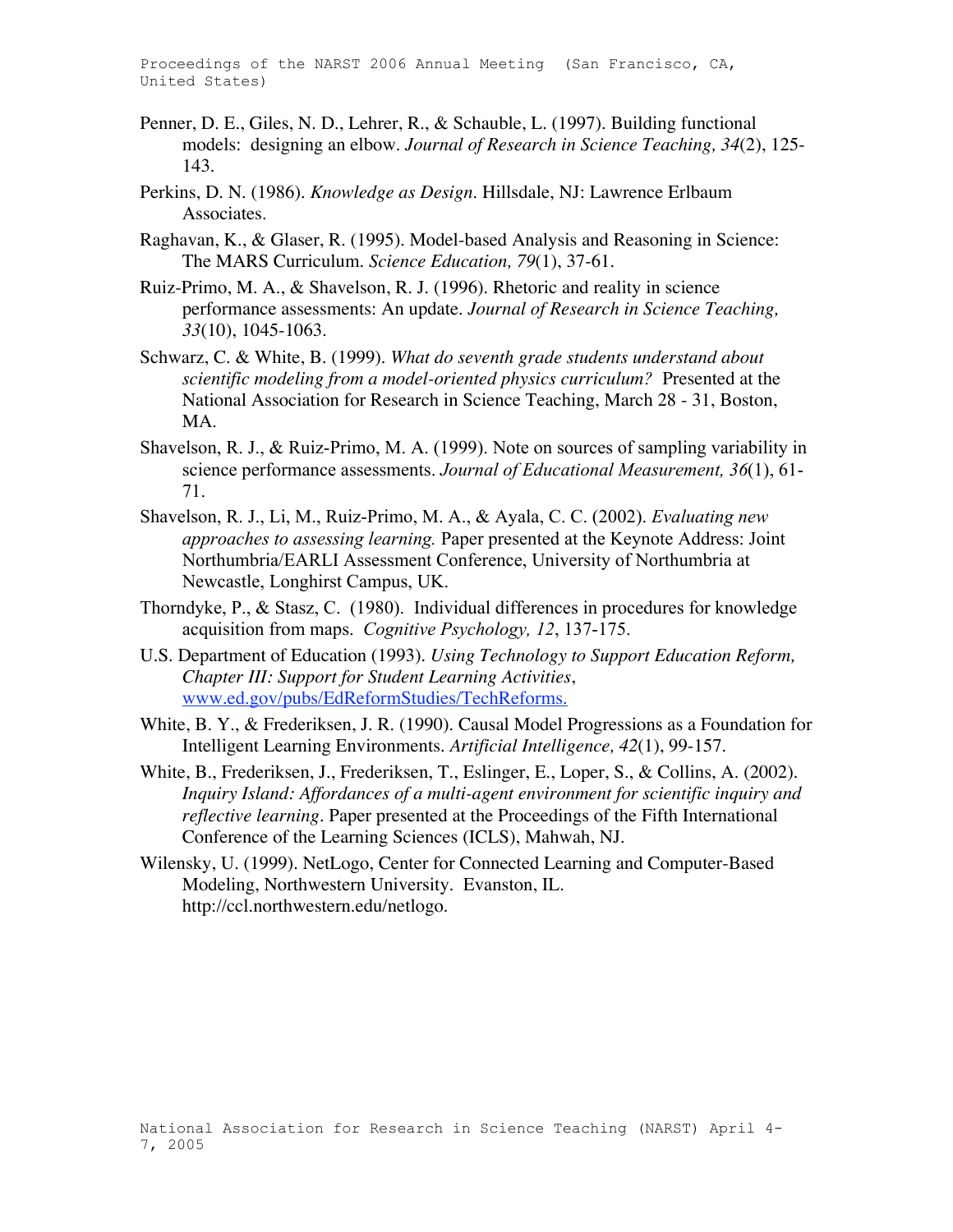|                  | Class        |                | Minimu<br>Maximu   |               | Mean               | Std.         |
|------------------|--------------|----------------|--------------------|---------------|--------------------|--------------|
| School           | ID           | ${\bf N}$      | m Gain             | m Gain        | Gain               | Deviation    |
| <b>AMS</b>       | 5174         | 16             | $-1.00$            | 22.00         | $7.63*$            | 6.21         |
|                  | 5175         | 20             | $-8.00$            | 14.00         | $4.50*$            | 5.39         |
|                  | 5176         | 18             | $-2.00$            | 16.00         | $6.89*$            | 5.19         |
|                  | 5177         | $\overline{4}$ | 1.00               | 11.00         | 6.00               | 4.08         |
|                  | 5178         | $\overline{2}$ | 8.00               | 9.00          | $8.50*$            | 0.71         |
|                  | 5352         | 24             | $-8.00$            | 15.00         | $4.17*$            | 5.27         |
|                  | 5353         | 21             | $-3.00$            | 8.00          | 1.95*              | 3.23         |
|                  | 5354         | 3              | $-1.00$            | 7.00          | 2.33               | 4.16         |
|                  | 5355         | 25             | $-6.00$            | 13.00         | $2.64*$            | 5.15         |
|                  | 5356         | 5              | $-1.00$            | 11.00         | 4.80               | 4.92         |
|                  | 5357         | 26             | $-4.00$            | 11.00         | $3.38*$            | 4.29         |
|                  | 5358         | 3              | $-4.00$            | 6.00          | 0.33               | 5.13         |
| FHS1             | 3724         | $\overline{3}$ | 1.00               | 23.00         | 11.33              | 11.06        |
|                  | 4135         | 10             | $-1.00$            | 6.00          | 1.30               | 2.06         |
|                  | 4136         | $\overline{7}$ | $-9.00$            | 18.00         | 6.57               | 8.32         |
|                  | 5499         | 14             | $-2.00$            | 21.00         | $11.71*$           | 6.59         |
|                  | 5500         | 13             | .00                | 28.00         | 14.31*             | 8.17         |
|                  | 5903         | 21             | $-8.00$            | 15.00         | 5.38*              | 5.45         |
| FHS <sub>2</sub> | 5904         | 24             | $-2.00$            | 9.00          | $3.38*$            | 3.20         |
|                  | 6627         | 9              | 1.00               | 9.00          | $4.44*$            | 2.74         |
|                  | 3505         | $\overline{c}$ | $-3.00$            | 2.00          | $-0.50$            | 3.54         |
| <b>FPS</b>       | 3506         | $\overline{c}$ | $-2.00$            | 9.00          | 3.50               | 7.78         |
|                  | 3507         | 3              | $-8.00$            | 13.00         | 2.33               | 10.50        |
|                  | 3511         | 6              | 1.00               | 18.00         | $10.50*$           | 6.66         |
|                  | 3918         | 19             | $-6.00$            | 12.00         | $4.26*$            | 4.90         |
|                  | 4120         | 19             | $-5.00$            | 7.00          | 1.00               | 3.71         |
|                  | 4799         | 10             | $-1.00$            | 20.00         | 9.70*              | 6.36         |
| LHS1             | 4800         | 11             | 1.00               | 17.00         | $6.09*$            | 4.41         |
|                  | 4405         | 6              | $-5.00$            | 12.00         | $4.00*$            | 6.99         |
|                  | 4406         | 8              | $-17.00$           | 5.00          | $-3.00$            | 6.59         |
|                  | 4407         | 3              | $-3.00$            | 9.00          | 4.67               | 6.66         |
| LHS <sub>2</sub> | 3263<br>3264 | $\overline{9}$ | $-10.00$           | 6.00<br>10.00 | $-1.00$<br>$2.16*$ | 5.32         |
|                  | 3265         | 19<br>16       | $-6.00$<br>$-1.00$ | 9.00          | 3.88*              | 3.67<br>3.34 |
|                  |              |                |                    |               |                    |              |

# APPENDIX A. *Pre-Post Test Gains by School and Class (total n items=33)*

\*statistically significant at the p <.05 level continued on next page.